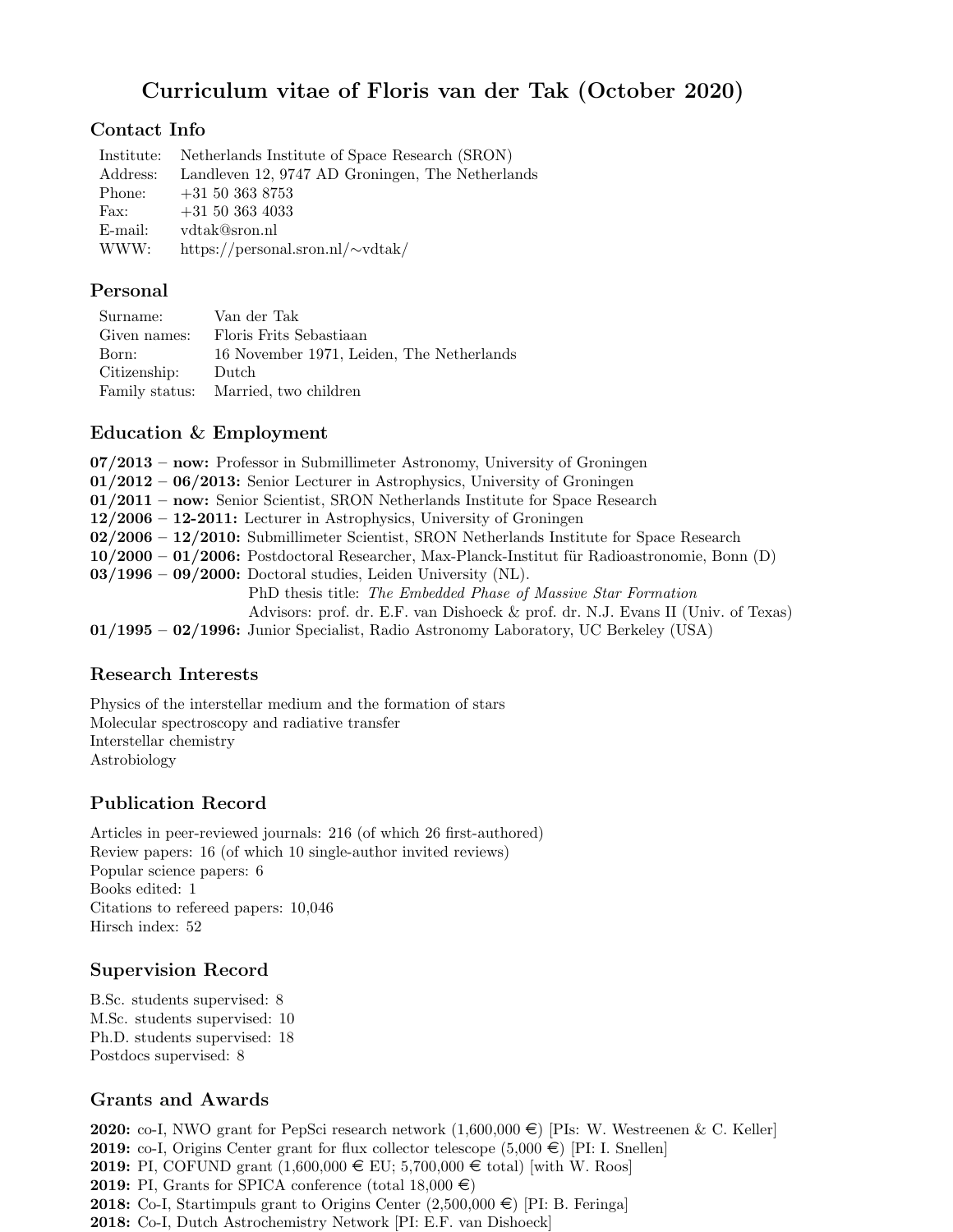**2017:** Co-I on 2 CSC grants for PhD studentships  $(2\times100,000 \in )$  [PI: J.R. Gao]

- **2017:** PI, Grants for astrobiology conference (total  $25,000 \in \mathbb{R}$ )
- **2016:** PI, joint RuG/SRON PhD studentship  $(100,000 \in)$
- **2016:** Co-I, NWO grant for LLAMA telescope  $(495,000 \in )$  [PI: W. Boland]
- **2015:** PI, NOVA & LKBF funding for Blaauw professor  $(2000 \in \mathbb{R})$
- 2015: PI, NWO visitor grant  $(3325 \in)$
- 2012: PI, NOVA PhD student  $(200,000 \in )$
- **2010:** Co-I, NWO 2-yr postdoc  $(120,000 \in )$  [PI: R. Waters]
- **2009:** PI, ERC honorary grant  $(5,000 \in)$
- **2008:** PI, NWO 3-yr postdoc  $(180,000 \in)$
- 2008: PI, NOVA PhD student  $(200,000 \in )$
- 2007: PI, SRON PhD student  $(200,000 \in )$

#### Selected presentations to international conferences

- 09/2020: Invited talk, conference Conditions and impact of star formation (Puerto Varas)
- 06/2019: Invited talk, conference Astrochemistry: from nanometers to megaparsecs (Göteborg)
- 07/2018: Invited talk, conference Astrochemistry: past, present and future (Pasadena)
- 09/2017: Invited talk, NWO-FAPESP workshop Science with the LLAMA telescope (São Paulo)
- 09/2016: Invited talk, conference The Milky Way as a star formation engine (Rome)
- 04/2016: Invited talk, conference From star and planet formation to life (Vilnius)
- 04/2016: Plenary talk, ESA symposium Water from clouds to oceans (Noordwijk)
- 09/2015: Invited review, Annual Meeting of the Astronomische Gesellschaft (Kiel)
- 08/2015: Invited review, IAU Focus Meeting Water and life's building blocks in the universe (Honolulu)
- 10/2013: Plenary talk, The Universe explored by Herschel (Noordwijk)
- 10/2012: Invited review, Molecular Spectroscopy in the Era of Far-IR Astronomy (Atlanta)
- 03/2012: Invited talk,  $H_3^+$  Centennial Meeting (London)
- 06/2011: Invited review, IAU Symposium The Molecular Universe (Toledo)

#### Membership of international review panels

2020: Reviewer, ERC Consolidator Grant proposals

- 2019–2020: Topical Team member, ESA Voyage 2050 program
- 2019: Grant proposal reviewer, Polish Science Foundation
- 2019: Chair, German SOFIA Cycle 8 TAC
- 2018: Reviewer, ERC Advanced Grant proposals
- 2016: Grant proposal reviewer, Czech Science Foundation
- 2015: Member, German SOFIA Cycle 4 TAC
- 2015: Reviewer, ERC Consolidator Grant proposals
- 2012–2013: Co-Chair, ESO OPC (Panel C)
- 2015: Reviewer, ANR proposals (France)
- 2010–2011: Member, ESO OPC (Panel C)
- 2009–2012: Chair, International Time Allocation Committee, JCMT telescope
- 2009–2012: Member, JCMT Survey Oversight Committee
- 2008-2009: Member, Time Allocation Committee, SubMillimeter Array
- 2008: Member, Scientific Review Panel, SOFIA observatory
- 2007-2009: Member, Time Allocation Committee, Isaac Newton Group of optical telescopes
- 2007-2008: Member, Time Allocation Committee, Westerbork Synthesis Radio Telescope
- 2006-2013: Member, Dutch Time Allocation Committee, James Clerk Maxwell Telescope

#### Science management experience

- 2019 2020: Project Scientist, SPICA/SAFARI instrument
- 2019 2024: PI, MT member, and WP1 leader, COFUND project oLife
- 2017 2018: Scientific coordinator, SPICA/SAFARI project
- 2018 now: Member, ELT/METIS science team
- 2015 now: Member, GUSTO science team
- 2014 2016: Coordinator, SPICA/SAFARI working group on Nearby Galaxies
- 2013 now: Member, STO-2 science team
- 2007 2015: Subteam leader of WISH, CHESS, and HEXOS key programs, *Herschel* Space Observatory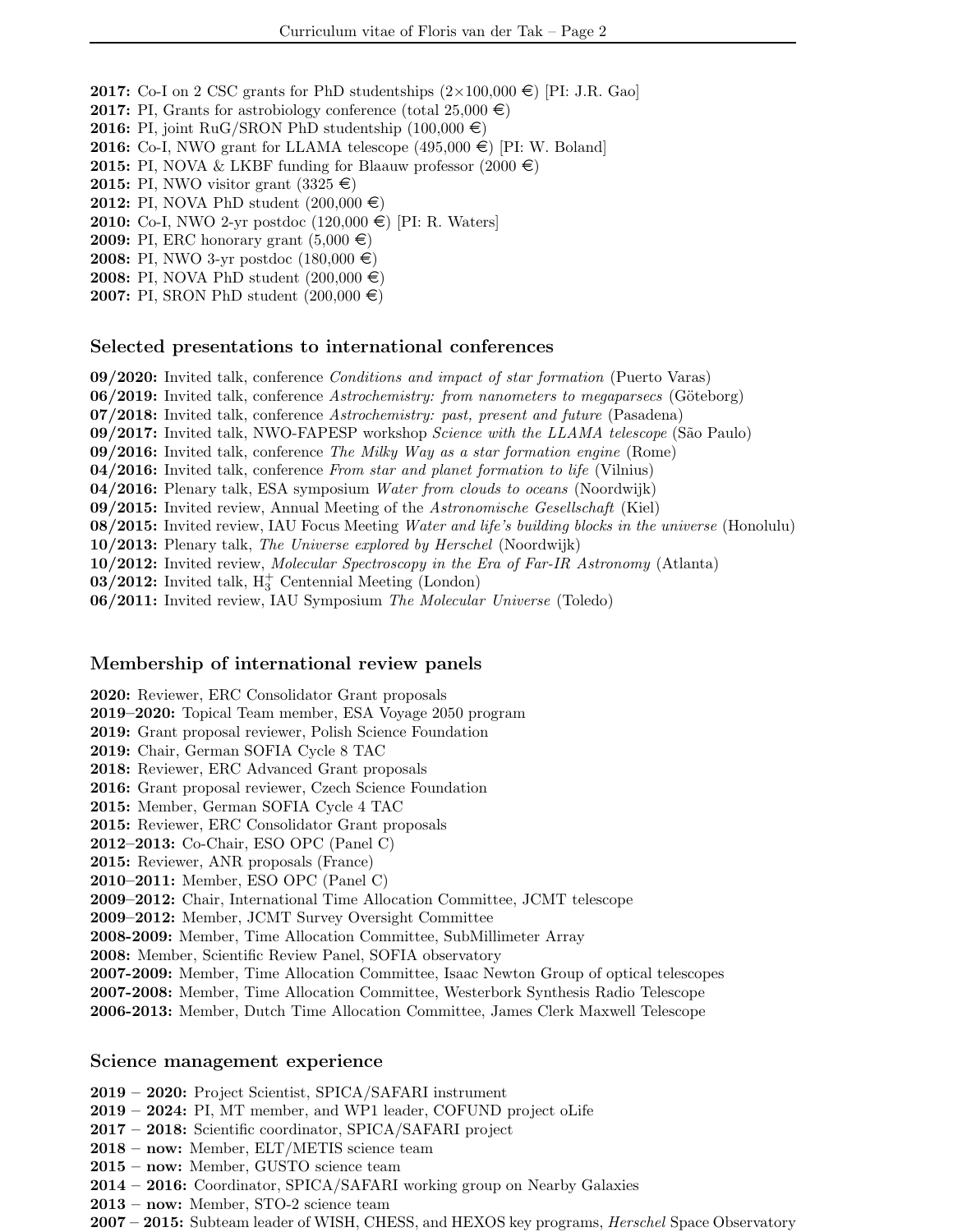#### Teaching experience

2018–2019: Lecturer, Planetary Science, Groningen 2015–2018: Lecturer, Astrophysical Space Missions, Groningen 2014–2019: Lecturer, Star and Planet Formation, Groningen 2013–2020: Lecturer, Astrochemistry, Groningen 2008–2009: Lecturer, Innovation Management, Groningen 2007–2012: Lecturer, The Interstellar Medium, Groningen

### Organization of international scientific meetings

2021: Chair, SOC, Origins Center conference (Bergen aan Zee)

2019: Chair, SOC, SPICA science conference (Crete)

2018: Chair, SOC, Dutch Astronomers' Conference (Groningen)

2017: Member, SOC, NWO-FAPESP workshop Science with the LLAMA telescope (Sao Paulo)

**2017:** Chair, SOC, KNAW symposium *Fundamentals of Life in the Universe* (Groningen)

**2015:** Chair, SOC, IAU symposium From molecular clouds to star-forming galaxies (Honolulu)

2014: Scientific organization, workshop Galactic SKA science (Leiden)

2013: Scientific organization, workshop Massive star formation with ALMA (Leiden)

**2012:** Scientific organization, workshop The  $C^+$  ion as an astronomical tool (Leiden)

2011: Scientific organization, Dutch Astronomers' Conference (Texel)

### National and local committees

2018–2020: Chair, Board of Examiners, Kapteyn Astronomical Institute 2018–2020: Member, Blaauw Prize Committee, Kapteyn Astronomical Institute 2016–2019: Meeting organizer, Groninger Origins consortium 2017: Member, Review committee of NOVA submm instrumentation group 2016–2017: Member, Board of Examiners, Kapteyn Astronomical Institute 2015: Chair, NWO-Rubicon funding committee 2014 – now: Member, SRON Program Committee 2011: Member, Selection Committee, Kapteyn faculty position 2011: Member, Selection Committee, SRON scientist position 2011 – 2015: Colloquium organizer, Kapteyn Institute 2011: Member, Selection Committee, SRON-LEA section head 2009 – 2011: Member, Selection Committee, SRON (senior) scientist position 2009 – 2014: Chair, SRON Graduate Student Review Committee

2007 – 2014: Member, SRON Science Committee

### Memberships

International Astronomical Union, Division VI (Interstellar Matter) European Astronomical Society Dutch Astronomers' Club European Astrobiology Network

### Other education and training

Fall 2019: Academic Integrity Spring 2018: Communicating Science to the Press Spring 2015: Leading a Research Group Spring 2014: Grant Proposal Writing Fall 2012: Academic Leadership Spring 2009: Teaching Lectures at University Level Fall 2008: Project Management Spring 2008: Supervising Graduate Students

### Languages

Mother tongue Dutch, fluent English and German, reasonable French, bits of Spanish & Italian